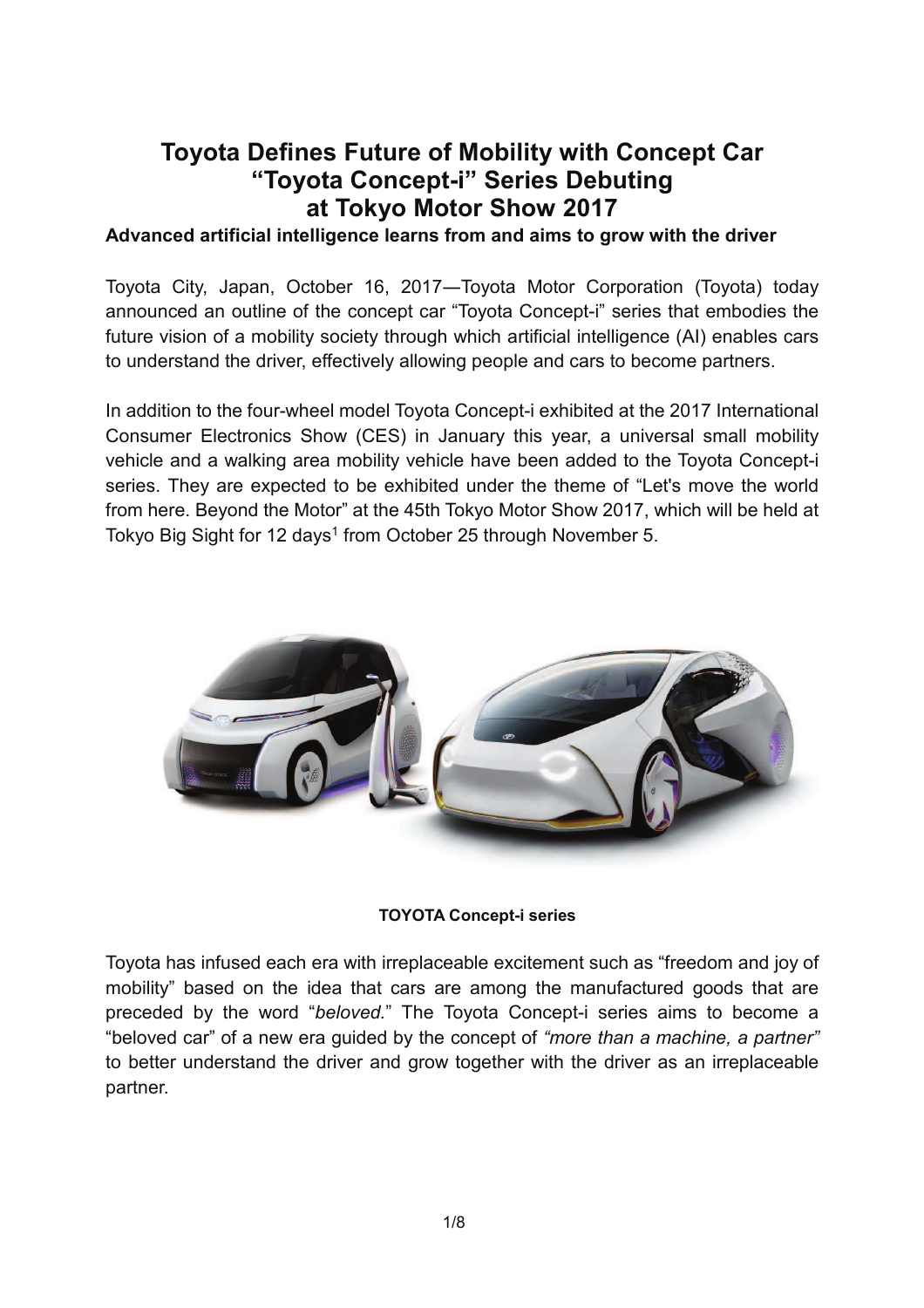The core technology common to the Toyota Concept-i series is a technology that understands people (LEARN), applying AI to recognize emotions and estimate driver preferences. The technology that understands people (LEARN) and automated driving technology combine to lead the driver to safety and provide peace of mind (PROTECT). In addition, by combining the technology with the agent technology, it will be possible to advance technology to the point that the driver's feelings can be anticipated, leading to new Fun to Drive experiences (INSPIRE).

## **The core value provided by the Toyota Concept-i series**



In order to provide new experiences and excitements to more people based on the idea of "freedom and pleasure of mobility for all," a universal small mobility vehicle has been added to the Toyota Concept-i series so that anyone can have freedom of mobility, including wheelchair users and the elderly. Additionally, a pedestrian zone mobility vehicle has been added to the series to enable free movement in the same space as pedestrians.

The AI Agent, which understands people, is able to disengage and re-engage with the driver across the vehicles in the series, thereby supporting seamless mobility and being together with the driver to achieve safe and fun mobility.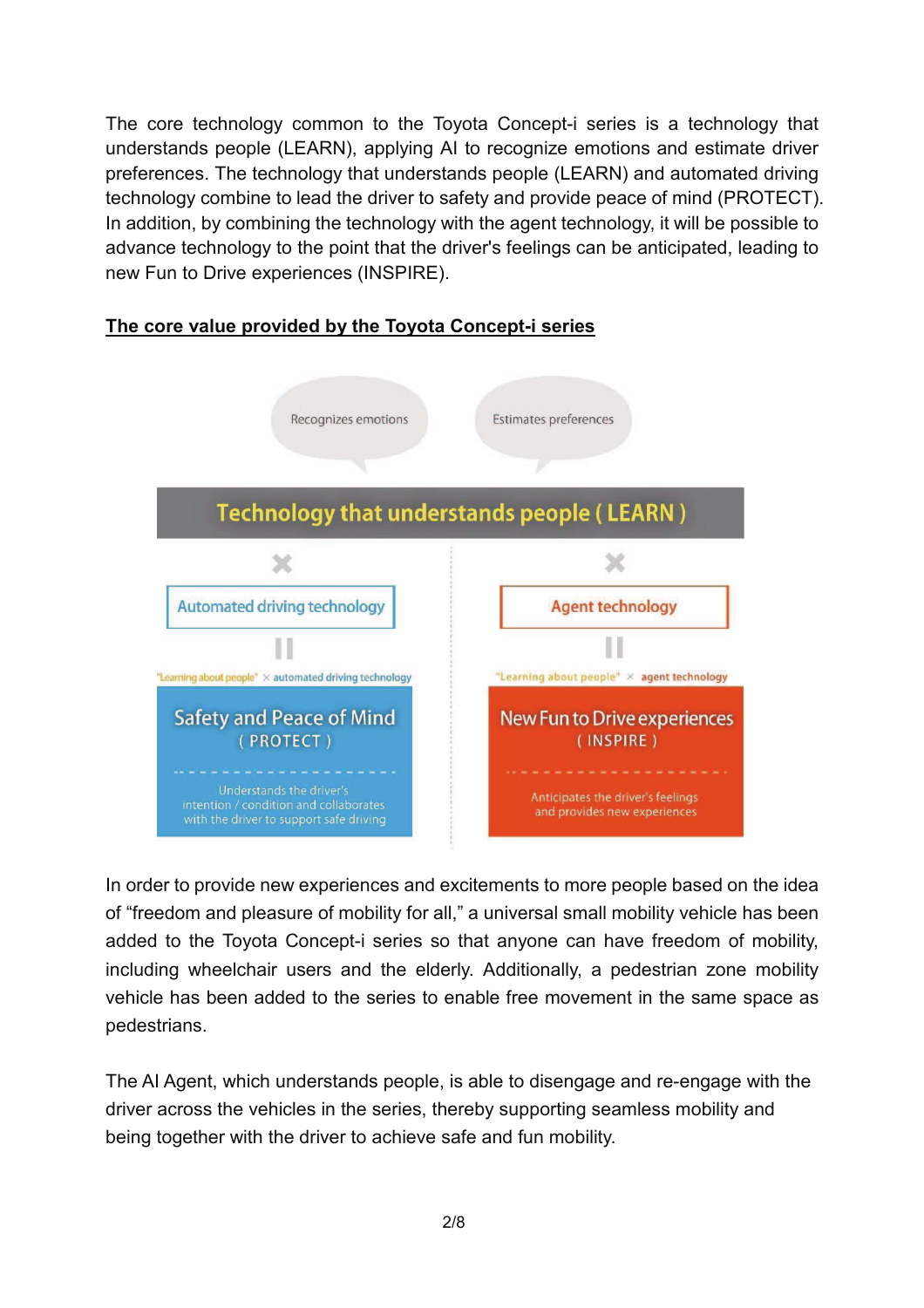## **Toyota Concept-i**

- A four-wheel model representing the Toyota Concept-i series Using artificial intelligence, and as a partner that understands people, this vehicle aims to become a "beloved car" of a new era.
- It combines technology that understands people ("LEARN") with automated driving and agent technology, and provides drivers with safety and peace of mind ("PROTECT"), and new Fun to Drive experiences ("INSPIRE") to enrich the enjoyment of moving.
- A cabin with a forward projecting futuristic silhouette and an advanced HMI<sup>2</sup>, as well as interactions with the Agent, achieves a new user experience.
- Toyota plans to conduct road tests of vehicles equipped with some of the concept car's functions in Japan by around 2020.



**TOYOTA Concept-i Exterior TOYOTA Concept-i Interior**



# **Main Features**

## **Technology that understands people (LEARN)**

Concept-i estimates emotion and level of alertness by reading the driver's expressions, actions, and tone of voice in a complex manner. It compares general information such as news on the web with information on individuals such as social media activity, GPS information, and conversation history in the car, and estimates the driver's preferences based on re-occurring topics that arise.

Technologies such as deep learning are used for the technology that understands people (LEARN), such as measuring emotions and estimating preferences. Based on this technology, the Toyota Concept-i series provides value innovation in the areas of safety and security (PROTECT) and new Fun to Drive experiences (INSPIRE).

**Safety and peace of mind (PROTECT)** "Learning about people" x automated driving technology In addition to the car's external conditions, Concept-i estimates the driver's condition using technology that understands people, and monitors the reliability of the driver and the car. For example, if the car's reliability is high and car support is deemed necessary, such as a situation in which the driver is overcome by a dangerous or high-stress situation, Concept-i switches to automated driving. Based on Toyota's "Mobility Teammate Concept" for automated driving, which aims to both watch over and assist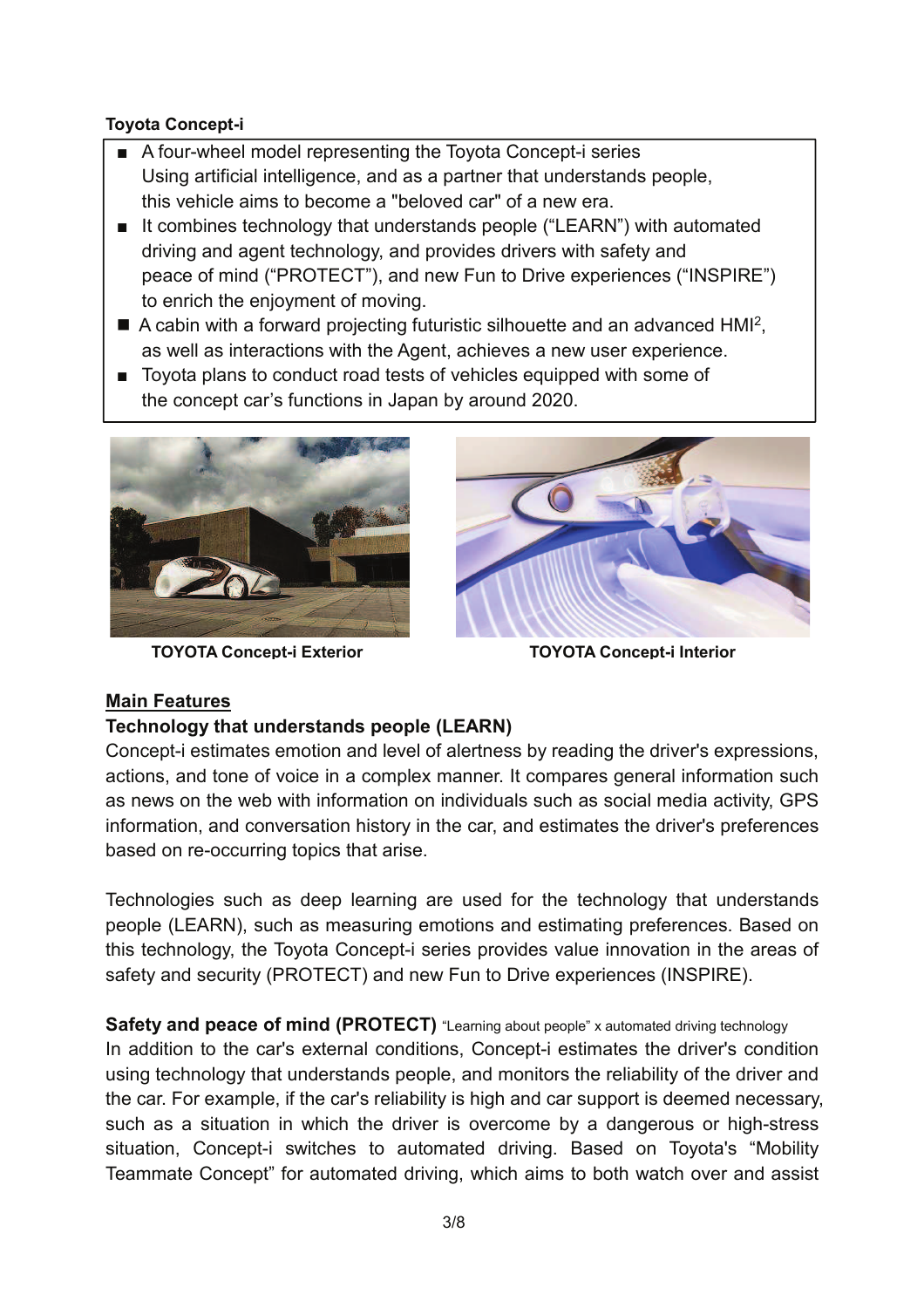drivers as needed, Concept-i guides with safety and security.

Furthermore, it supports the driver by stimulating the five senses, including vision, touch, and smell depending on the driver's emotion, degree of fatigue, and level of alertness to rouse drivers into an alert state when they feel drowsy, and to help drivers experiencing higher levels of stress feel more relaxed.

## **New Fun to Drive experiences (INSPIRE)** "Learning about people" x agent technology

Concept-i engages in conversation based on the emotions and preferences of the driver. The car suggests topics of interest based on the mood of the driver, achieving a completely new style of two-way free conversation. In addition, it creates an "Emotion Map" by periodically mapping the driver's emotion and GPS data. By collecting data on individual emotions and using this information as big data, the Toyota Concept-i series can deliver fresh experiences by suggesting new, enjoyable routes as slight detours.

The vehicle design comprises a cabin with a forward projecting futuristic silhouette and a simple and open interior, and starting from the Agent located at the center of the instrument panel, the design theme flows from the inside out with seamless styling in which the design of the instrument panel continues to the body exterior. In addition, it provides a new user experience through intuitive HMI interaction with the Agent using a 3D-HUD (head-up display).

Toyota plans to have the Toyota Concept-i on the road by around 2020 and conduct road tests of vehicles equipped with some of the concept car's functions from this exhibition in Japan.

#### **Main Specifications**

| Length/Width/Height<br>(mm) | 4,510 /1,830 /1,475  |
|-----------------------------|----------------------|
| Wheelbase<br>(mm)           | 2.700                |
| Occupancy                   | 4 persons            |
| Powertrain                  | FV                   |
| EV cruising range           | Approximately 300 km |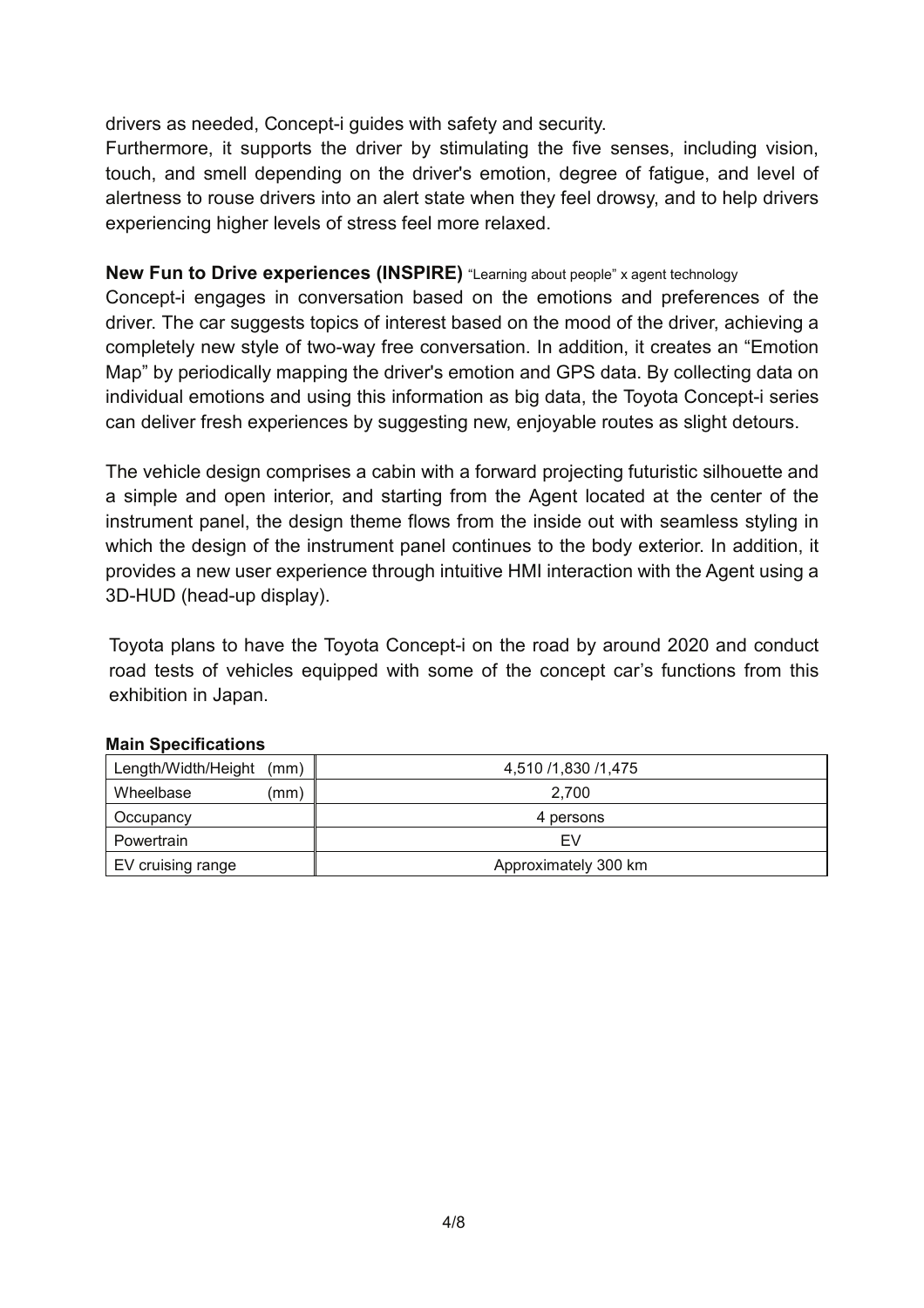## **Toyota Concept-i RIDE**

 A small mobility vehicle that emphasizes universality based on the concept of "user-friendly city mobility."

It features gull-wing doors, an electric universal sliding seat, and a joystick, achieving user-friendly operation for wheelchair users.

- The seat layout and automated driving functions make it possible for anyone to drive safely and securely.
- Use with sharing services is also envisioned. By sharing with more people, universal mobility is made easier to use.



**TOYOTA Concept-i RIDE Exterior TOYOTA Concept-i RIDE Interior** 



## Main Features

## **Universal specifications with usability for wheelchair users**

The model features gull-wing doors that provide a large opening and an electric seat that slides to the entrance, so that even wheelchair users who feel uneasy when moving between the wheelchair and the car can transfer easily. Also, the opening and closing of the gull-wing door supports loading and unloading of the wheelchair, and the operation of the seat has been designed so that the wheelchair can be easily stored in the rear section.

In addition, a joystick is used, eliminating the steering wheel, accelerator and brake pedals, and the vehicle size enables wheelchair users to park and enter/exit a common parking space for one vehicle, with emphasis placed on easy operation while driving, and stopping or parking.

Moreover, the AI Agent, which is a feature of the Toyota Concept-i series, is positioned on the large-size display of the instrument panel and actively provides information that supports and enhances outings, such as the provision of information on barrier-free facilities.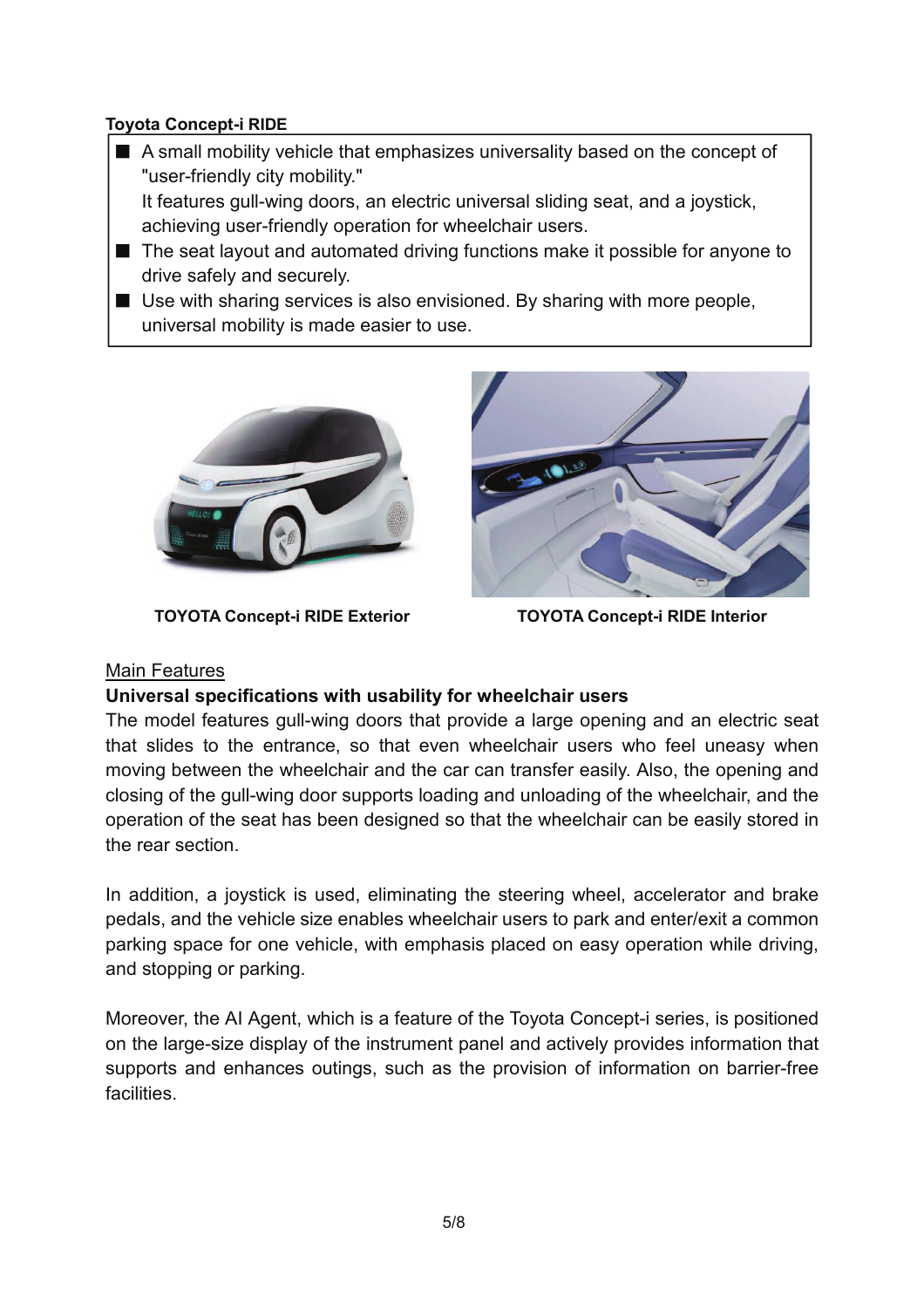## **Vehicles that provide safety and peace of mind**

The driver's seat is positioned at the center when driving<sup>3</sup>. While parking and stopping, driving assistance functions such as automated parking and automated valet parking, are employed, allowing anyone, including not only wheelchair users but also elderly people, to drive safely with peace of mind.

Toyota also envisions the use of sharing services with the Toyota Concept-i RIDE. By sharing with many people access to universal mobility, which is currently accessible mainly on an individual ownership basis, Toyota aims to provide convenient mobility that can easily be used and accessed by anyone. The Toyota Concept-i RIDE provides safe, convenient, and enjoyable movement even at outside locations, using the AI Agent to disengage and re-engage with the driver across the vehicles in the series, thereby being together with the driver.

#### **Main Specifications**

| Length/Width/Height | (mm) | 2,500 /1,300 /1,500      |
|---------------------|------|--------------------------|
| Wheelbase           | (mm  | 1.800                    |
| Occupancy           |      | 2 persons                |
| Powertrain          |      | F٧                       |
| EV cruising range   |      | Approximately 100-150 km |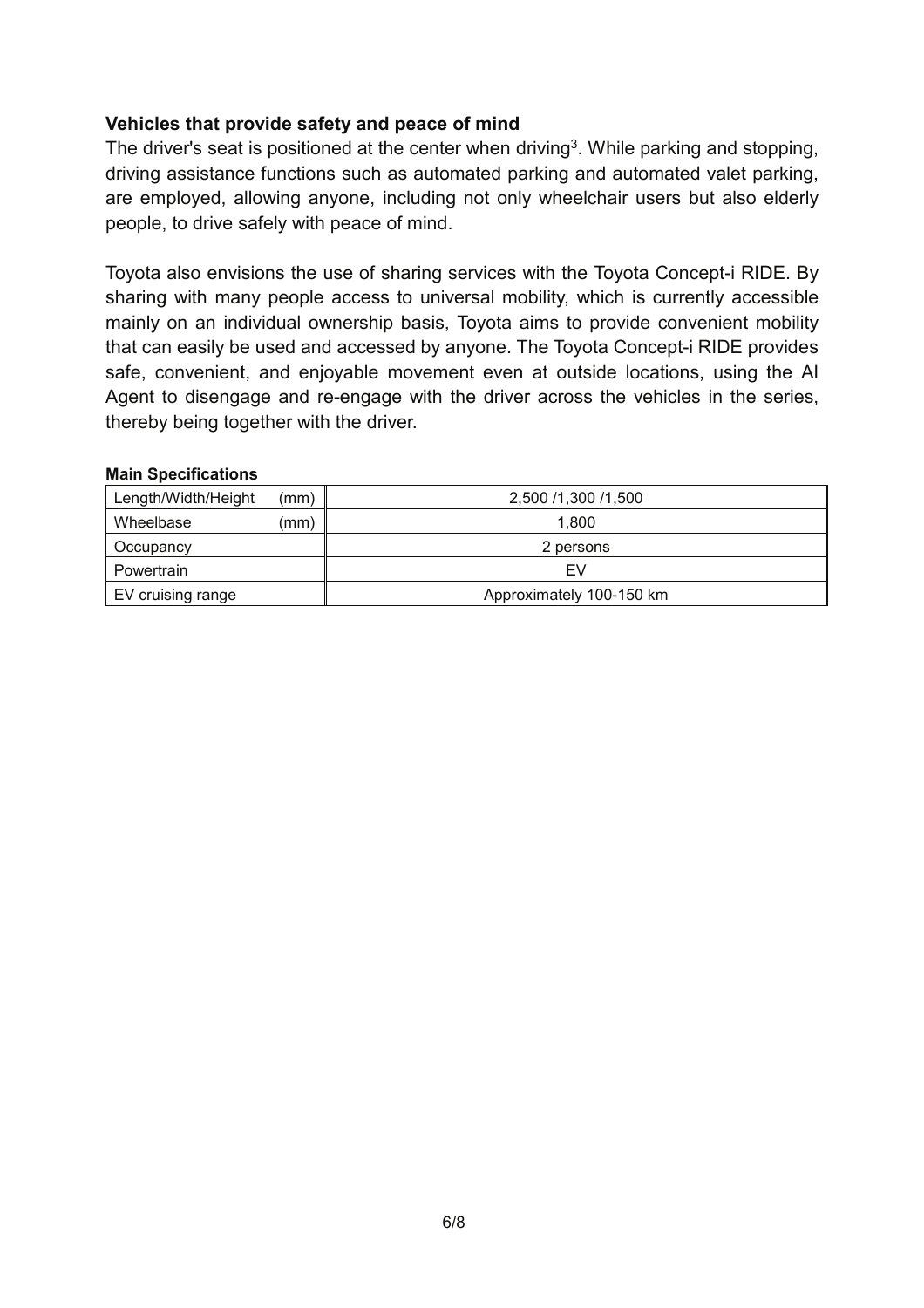## **Toyota Concept-i WALK**

- With its compact size fitting in with walking areas and automated driving function, this mobility vehicle can increase the range of movement with safety and security.
- Three wheels, a wheelbase variable mechanism, steering function, and a low floor make it easy to use and does not necessitate the use of specific clothing or footwear.
- Use via sharing services and such at sightseeing spots and other locations is envisioned, providing support at outside locations.



**TOYOTA Concept-i WALK TOYOTA Concept-i WALK** 

## Main Features

## **Drive safely on sidewalks in a vehicle fitting in with walking areas**

It is possible to rotate on the spot within a length less than a person's stride and width less than a person's shoulder width. It is a compact vehicle taking up space equivalent to that of a pedestrian while walking. It also understands the driver based on conversation with the Agent and data obtained from sensors in the handles and guides the driver to a safe state depending on the situation. If the vehicle senses danger while driving, it will actively warn the driver and automatically take avoidance measures. Furthermore, three wheels and a wheelbase variable mechanism that corresponds to speed are used, thus ensuring stability when stopping and driving.

## **Easy for anyone to use**

By using a steering function, riders do not need to operate the Toyota Concept-i WALK by shifting their body weight, which enables anyone to operate it easily. Thanks to the lowered floor, people can get on and off easily and ride without being restricted by their age, gender, or clothing, such as elderly people or women wearing skirts.